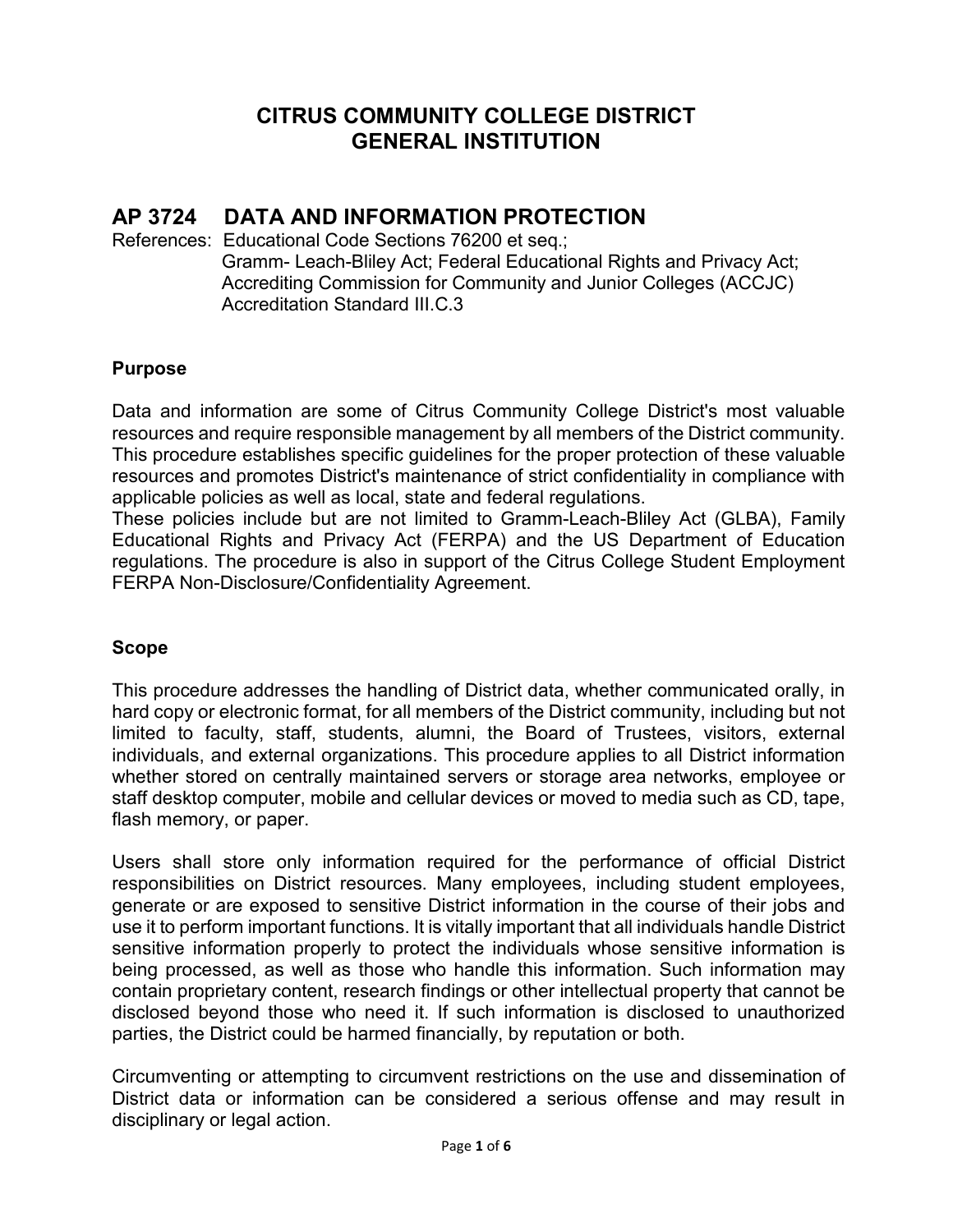This procedure allows for the release or exchange of District information in accordance with the recommended best practices outlined below. District employees must not divulge confidential information regarding the District to an outside party except for a legitimate business, research, or academic purpose and with appropriate approvals. If such information has not been made public by the District, it should be treated as sensitive.

## **Procedures**

#### **Data Classification**

The District will classify its information in three categories: restricted, sensitive or public. These data classes are described in the following table:

|                                     | <b>Data Classification</b>                                                                                                                          |                                                                                                                                                                                 |                                                                                                       |
|-------------------------------------|-----------------------------------------------------------------------------------------------------------------------------------------------------|---------------------------------------------------------------------------------------------------------------------------------------------------------------------------------|-------------------------------------------------------------------------------------------------------|
|                                     | <b>Restricted</b>                                                                                                                                   | <b>Sensitive</b>                                                                                                                                                                | <b>Public</b>                                                                                         |
| Legal<br>Requirement                | Protection<br>of data<br>is l<br>required by law (e.g.)<br>FERPA, HIPPA, GLBA)<br>and data is subject to<br>external audit                          | The<br><b>District</b><br>has<br>a.<br>contractual obligation to<br>protect data                                                                                                | Protection of data is at<br>the discretion of the<br>data<br>owner<br>or<br>custodian                 |
| <b>Access</b>                       | Only those individuals<br>with<br>designated<br>approved access<br>and<br>signed agreements                                                         | District employees who<br>have a business need to<br>use the data                                                                                                               | District<br>employees,<br>students and affiliates<br>and the<br>general public with a<br>need to know |
| <b>Examples</b>                     | - Individual student data<br>- Faculty/staff personnel<br>data<br>- Medical information<br>- Credit card information<br>- Management<br>information | - Research results that<br>are not restricted<br>- Financial transactions<br>that do not include<br>restricted data<br>- Information covered by<br>non-disclosure<br>agreements | - Campus maps<br>- Contact information<br>- College Fact Book<br>- Board of<br>Trustee<br>Reports     |
| <b>Institutional</b><br><b>Risk</b> | provides access to vital<br>resources                                                                                                               | High - Information that Medium - Information<br>that provides access to a information that can<br>restricted<br>set<br>ofl<br>resources                                         | Low - General District<br>be shared without<br>damage to the District                                 |

#### **Recommended Best Practices**

Handling Information

Faculty, staff and students should exercise care and judgment to ensure adequate protection of District restricted or sensitive information. It is therefore recommended that they: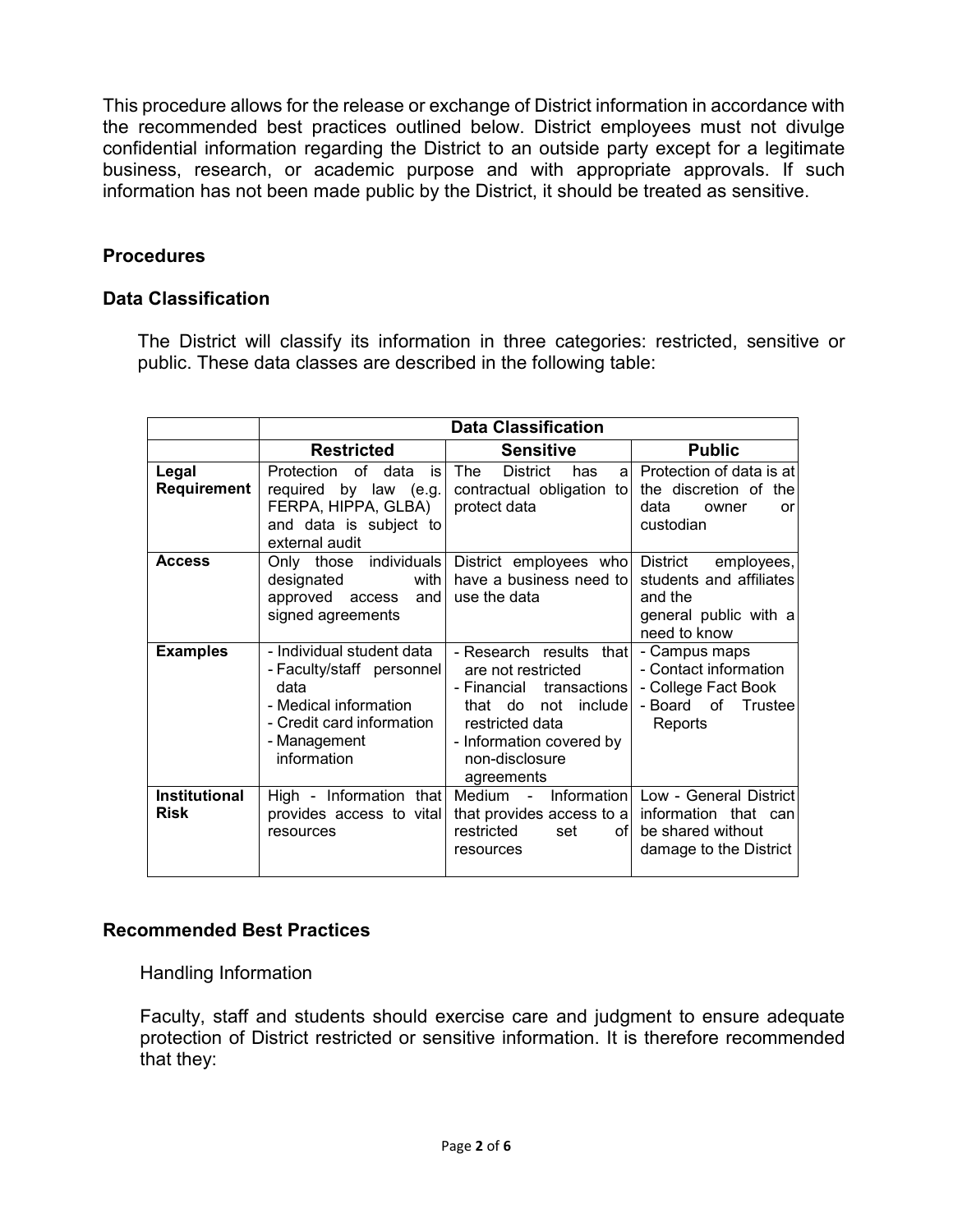- Adopt "clean desk practices." Don't leave unattended paper documents containing restricted or sensitive information; protect them from the view of passers-by or office visitors. It is recommended that confidential documents contain a cover sheet. Close office doors when away from your office.
- Add a "Confidential" watermark to a Word document.
- Store paper documents containing restricted or sensitive informationin locked files with a controlled key system (a list of individuals who have access should be documented) or an appropriately secured area.
- Lock file cabinets containing restricted or sensitive information before leaving the office each day.
- Do not leave the keys to file drawers containing restricted or sensitive information in unlocked desk drawers or other areas accessible to unauthorized staff.
- Store paper documents that contain restricted or sensitive information in secure file cabinets. Keep copies in an alternate location.
- Shred paper documents containing restricted and sensitive information when they are no longer needed, making sure that such documents are secured until shredding occurs. If a shredding service is employed, the service provider should have clearly defined procedures in the contractual agreement that protect discarded information, and ensure that the provider is legally accountable for those procedures, with penalties in place for breach of contract.
- Immediately retrieve or secure documents containing sensitive information as they are printed on copy machines, fax machines or printers. Double- check fax messages containing confidential information. Recheck the recipient's number before you hit 'Start.' Verify the security arrangements for a fax's receipt prior to sending. Verify that you are the intended recipient of faxes received on your machine. If you are not, contact the intended recipient and make arrangements for the proper dispatch of the fax.
- Do not discuss sensitive information outside of the workplace or with anyone who does not have a specific "need to know." Be aware of the potential for others to overhear communications containing restricted or sensitive information in offices, on telephones, and in public places like elevators, restaurants, and sidewalks.
- Ensure that electronic equipment containing sensitive information is securely transferred or disposed of in a secure manner, per the District's [Electronic](http://www.brown.edu/Facilities/CIS/policy/eedispose.htm)  [Equipment Disposition](http://www.brown.edu/Facilities/CIS/policy/eedispose.htm) Policy.
- Immediately report the theft of District electronic computing equipment to a supervisor or manager. Loss or suspected compromise of data containing sensitive information should be immediately reported to the TeCS Department.

## **Data Stewardship Responsibilities**

The District has four roles for proper data stewardship: data owner, manager of policies and procedures for access to that data, manager of the infrastructure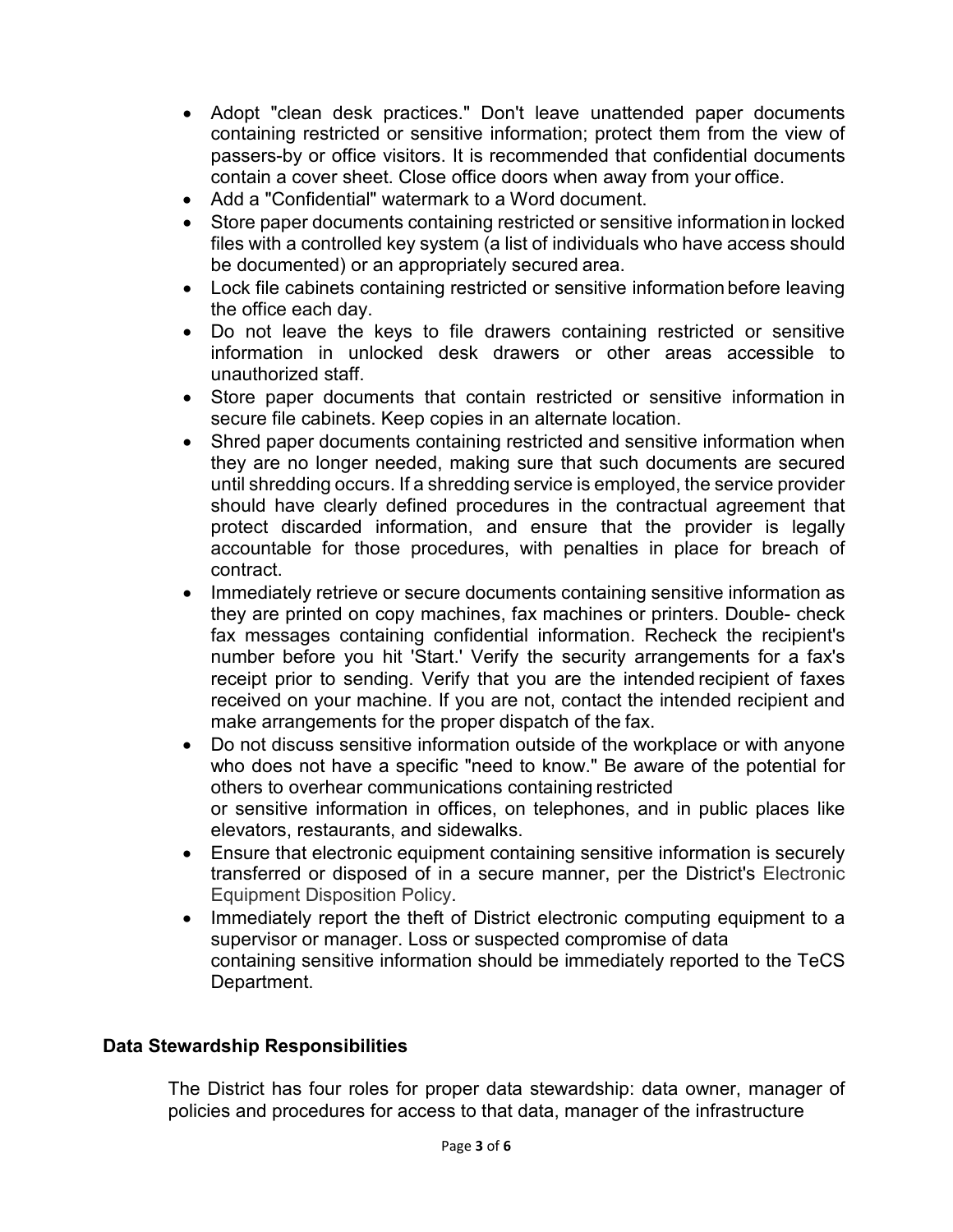and account access, and data user. All information should have an identified owner. Anyone who has been entrusted with restricted or sensitive information has a responsibility to the data's owner for its proper use and protection.

## **Non-Disclosure and Non-Use**

Sharing District information directly with other colleges and universities may violate anti-trust laws. Particular care should be shown in disclosure of financial aid data, faculty salaries, and fees that are not yet final. Violations of antitrust laws may have serious consequences for the District and individuals. Certain general information may be shared in surveys conducted by other colleges and universities.

Individuals should not disclose any District information that they obtain as a result of their employment at the District to unauthorized persons, nor should they use it for their own personal benefit, or for the profit of others. This obligation continues after an individual's association with the District ends.

Individuals may be asked for information about the District by the media, outside groups, consultants and others collecting information for various purposes. No one should make public statements on behalf of the District in response to external inquiries unless he/she has been authorized to do so. Refer all employment verification and reference requests to the [Human Resources Department.](http://www.brown.edu/Administration/Human_Resources/index.html) When legal requests are made concerning wages, wage garnishments, and employee records Payroll and/or Human Resources should also be notified so they may coordinate the release.

#### **Proper Disclosure and Release of Information**

Confidential information concerning individual students or employees may be released only if the release of such information has been properly authorized. Some individuals must disclose District information as a part of their job responsibilities.

Individuals should be certain that they understand what they have been authorized to disclose and to whom, prior to disclosing any Citrus Community College District sensitive information.

Examples of situations in which such information might properly be disclosed are:

- Disclosure of operational data to vendors or consultants in connection with their formal engagement to provide services to the District. A Non-Disclosure Agreement must also be signed by vendors who have access to sensitive information. Vendors must also comply with all applicable federal, state, and local laws/regulations in the production of goods or performance of services.
- Participation in legitimate and authorized surveys.
- Providing data to government agencies as part of required filings.
- An authorized individual responding to media or financial analyst inquiries.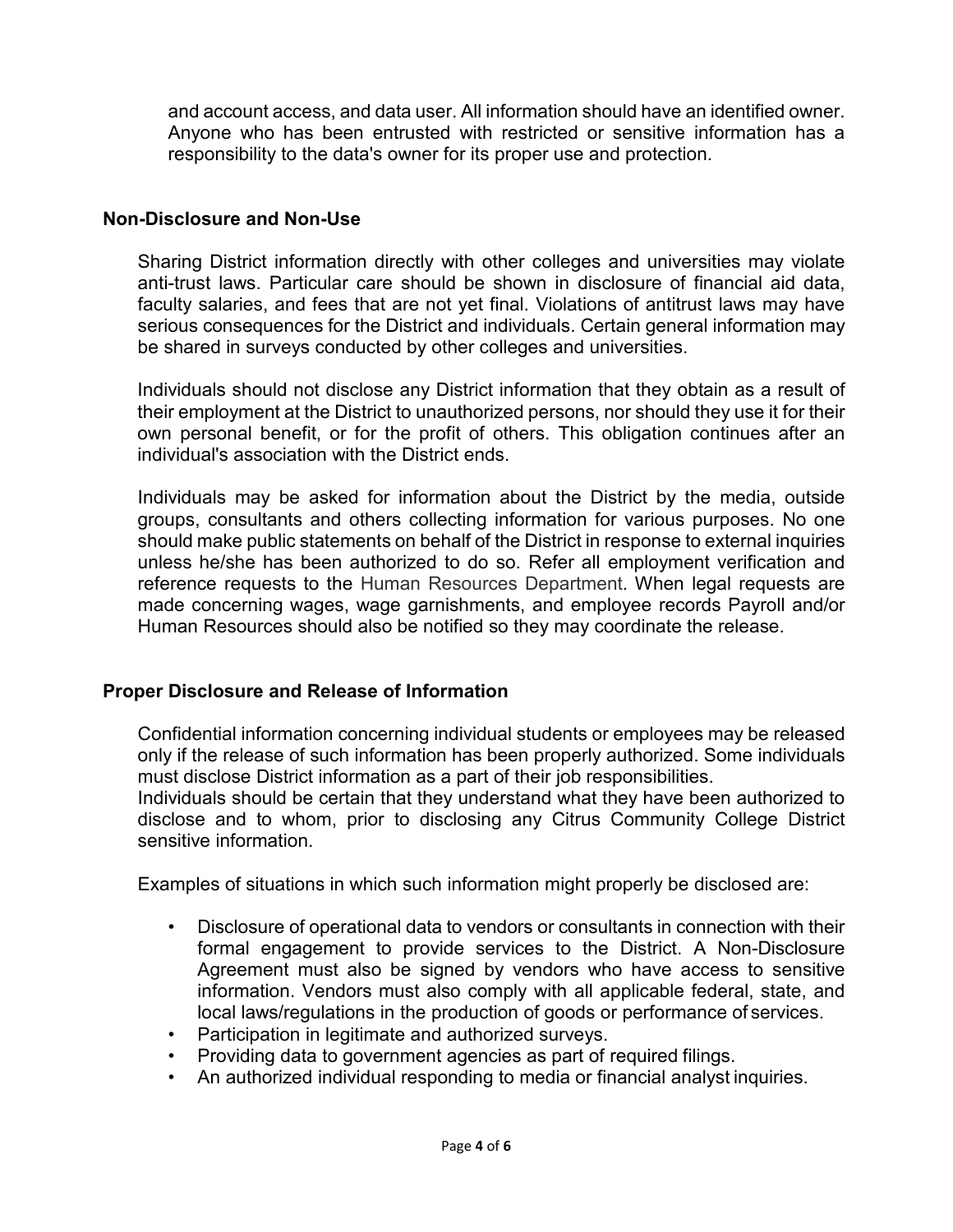## **Computing Requirements**

Data Storage and Transmission

Strict control must also be maintained over District information that is stored on personal computers, external media (such as CDs, tapes, or memory sticks) or centrally on servers, as well as transmitted across District's network. The following guidelines should be applied for the storage and transmission of District data:

- Storage
	- Whenever possible, District data should be stored on a centrally managed server and not on a workstation or locally managed server.
	- A local machine storing District data must be in a physically secure location and require a unique logon with a strong password for each individual authorized to use it (i.e. shared accounts and passwords are not permitted).
	- Whether District data is housed on a server or workstation, the machine must meet current operation system, hardware and software support levels.
- Transmission
	- Restricted and sensitive data should never be transmitted over the Internet "in the clear." It should always be transmitted using an encryption mechanism (as listed in section 3.5.2 below).
	- Restricted and sensitive data should not be transmitted via email.
- Backups
	- It is the responsibility of all employees entrusted with District data to back it up and store in a secure location.
	- Backup of District information should be encrypted, whenever technically feasible.
	- Unencrypted backups should be physically secured and not subject to unauthorized personnel at any time.
- Access
	- Access controls to all restricted and sensitive information must be documented.

#### Encryption and Certification

The transmission of District restricted or sensitive data over the network should be protected by an approved encryption mechanism to ensure its proper protection. Any method of encryption or transmission system other than those listed below should be reviewed and approved by the TeCS Department before being utilized.

- Transport Encryption
	- Hypertext Transfer Protocol Secure (HTTPS)
	- Secure Shell (Secure Copy Protocol (scp)/ SSH File TransferProtocol (sftp))
	- Secure Socket Layer (SSL)/Transport Layer Security (TLS)
	- File Transfer Protocol Secure (FTPS) (TLS wrapped FTP)
- File/Email Encryption